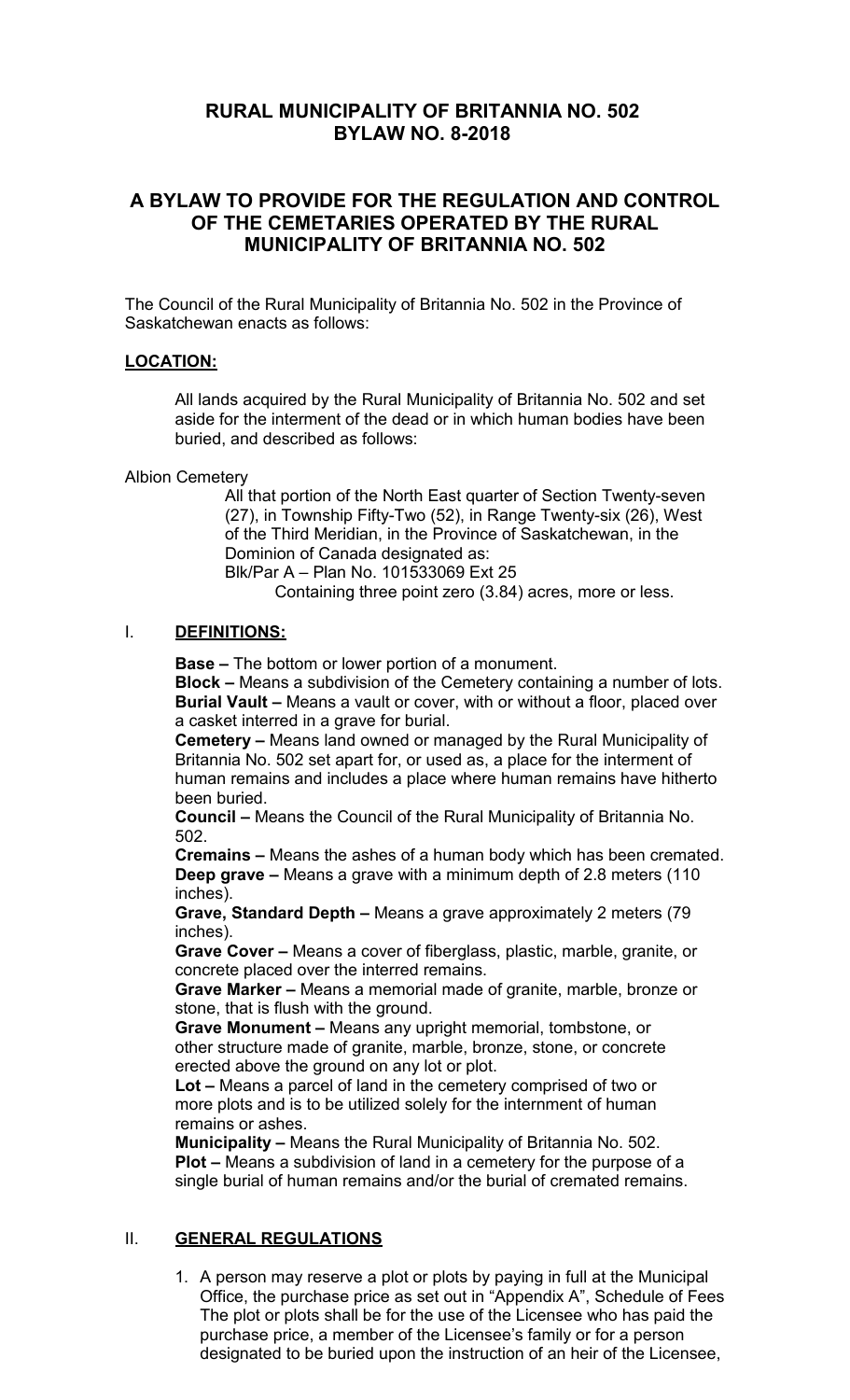for a period of twenty (20) years after the date of purchase. At the expiration of twenty (20) years, the Municipality shall contact the Licensee or his/her family to determine if they desire to renew the reservation for the unused lot or lots. If, after using every possible means to contact the Licensee or his/her family, the Municipality fails to establish contact, the municipality may, by publishing in two issues of a local newspaper, cancel the reservation and make it available to the public.

- 2. A Licensee of a plot or plots desiring to transfer ownership rights to another party must make written application for approval to the Municipality before transfer will be validated.
- 3. A licensee wishing to transfer ownership rights back to the Rural Municipality of Britannia No. 502 may do so by making written application to the Municipality. In exchange for the ownership rights, the original licensee shall receive a payment not to exceed the original purchase price.
- 4. The Municipality or any official thereof shall not be held responsible for any mistake resulting from lack of precise instructions regarding grave space where an interment is to be or has been made.
- 5. During a burial service, all work in the immediate vicinity of the Cemetery shall be discontinued.
- 6. All persons while in the Cemetery shall conduct themselves in a quiet and orderly manner.
- 7. All persons who enter the Cemetery shall do so at their own risk, and shall be and remain responsible for any injury or other loss, whether to person or property at the Cemetery.
- 8. The Municipality may remove or prevent the placing of any stand, holder, base, or other receptacle for flowers or plants, deemed unsuitable and a hindrance to the maintenance of the Cemetery.
- 9. The Municipality shall have the right to remove from any lot weeds, grass, or any article that is deemed unsightly.

## III. **INTERMENTS**

- 1. Any person applying for interment in the Cemetery shall furnish the Municipality with such particulars as he/she may require forthe purpose of maintaining the records.
- 2. The funeral home or family desiring to have a grave dug shall notify the Municipality and make arrangements for the purchase of a lot, unless a lot has already been purchased, and make arrangements with the grave digger for the opening and closing of the said grave.
- 3. It shall be compulsory that a burial vault be used in the interment of all deceased persons in the Cemetery excepting those that have been cremated.
- 4. A grave may be used for the burial of two bodies with the first body placed at the depth of a deep grave and the second body at the depth of a standard depth grave as defined in II. Definitions. The first burial grave must use a concrete vault; the second burial may be an optional wood or concrete vault. This is only permissible when the grave is for a once removed relative and there are no adjoining graves available.
- 5. No interment of a body shall be permitted in the same grave where another body has already been interred, with the exception ofdeep graves with concrete vault or cremated remains, or in the case of a parent and child concurrently, or two infants buried in one casket, subject to applicable legislation.
- 6. A lot may be subdivided for two infant burials as designated by Council.
- 7. Cremains may be interred in a section of the Cemetery designated by Council for that purpose or in an occupied grave at a minimum depthof 0.6 meters (2 feet).
- 8. Cremains will be interred in the following order; head, middle, and foot whether interred with a body or not.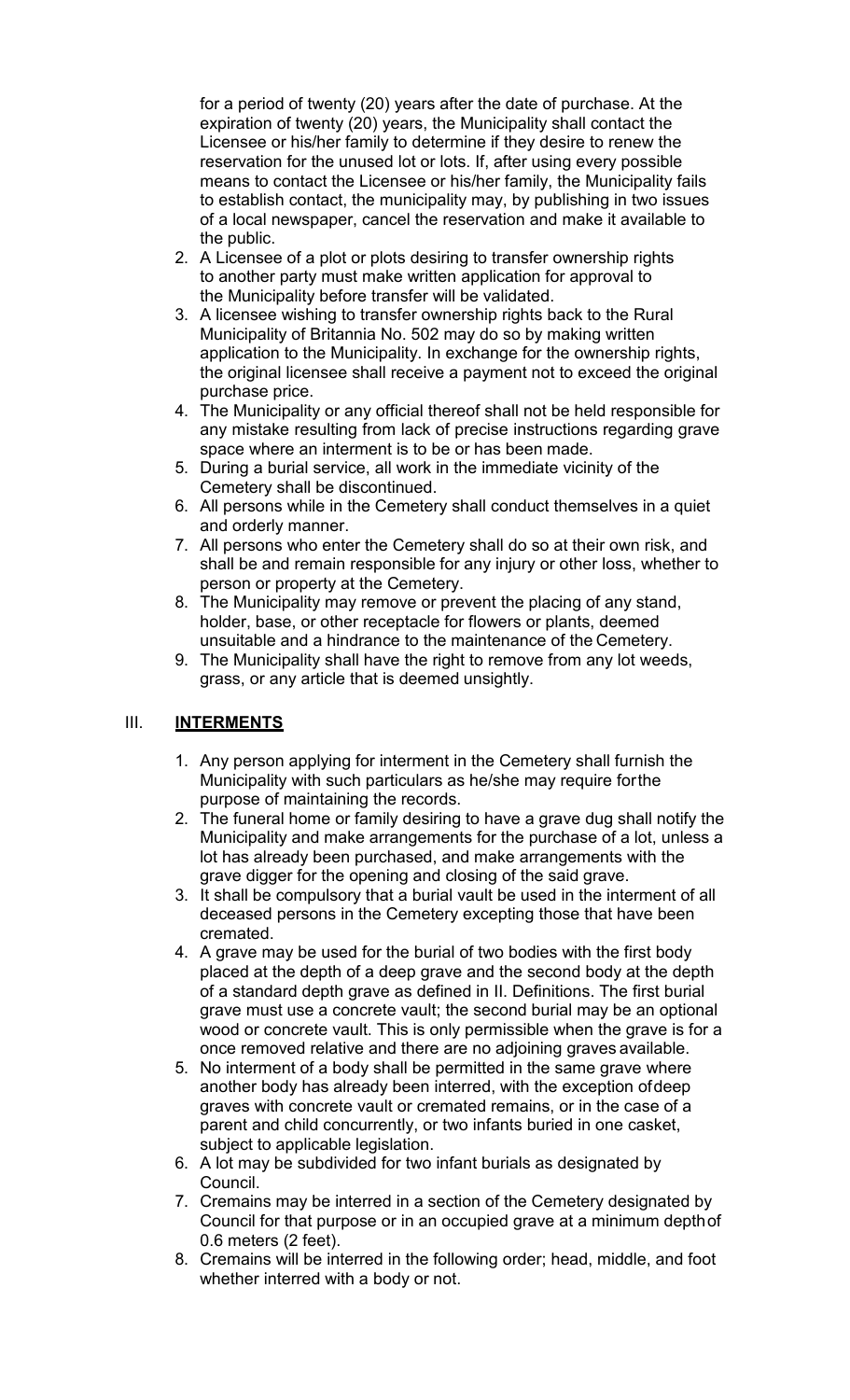### IV. **GRAVE MARKERS AND GRAVE COVERS**

- 1. Grave covers will not be permitted in any section of the Cemetery from the date of this Bylaw excepting those already in place.
- 2. The Rural Municipality of Britannia No. 502 reserves the right to remove any grave cover that:
	- a) is deemed unsightly and
	- b) is at least 10 years old and is damaged

and shall only do so after no less that 60 days written notice to a known family member.

- 3. All monuments, markers and foundations shall be installed entirely within the plot for which it was intended.
- 4. Grave markers shall be placed at the head of the grave, on an approved base in a straight, continuous row. Flat grave markersshall be installed on an approved base such that the highest point of the marker shall be no higher than the surface of the ground. The Municipality reserves the right to adjust any grave marker that is installed improperly and forward any charges to the registered owner of the marker.
- 5. Any group, individual, or company wishing to install a marker must first acquire permission from the Municipality.

### V. **CARE OF MONUMENTS AND GRAVES**

- 1. The Municipality shall have the general care of the entire Cemetery. The owner of the graves shall observe all rules and regulations passed from time to time by Council for keeping thegraves in order.
- 2. No border, fence, railing, trellis, coping or hedge, or other bounding or enclosing object or material shall be constructed, placed, or plantedin or around a grave or graves shall be permitted. Permanent structures of any kind other than monuments or markers are prohibited in the Cemetery.
- 3. The Municipality shall remove any permanent structure or material erected before the passing of this Bylaw, when it reaches a state of disrepair as determined by the Municipality. Notice in writing of such action shall be forwarded to the owner at his last knownaddress.
- 4. No tree or shrub shall be planted in the Cemetery except with the permission of the Municipality.
- 5. The Municipality shall have the authority to remove all floral designs, flowers, weeds, trees shrubs, or plants of any kind as soon as, in they become unsightly, dangerous, detrimental, or diseased.
- 6. The Municipality may declare any monument, marker, or other structure in the Cemetery to be in a state of disrepair or of unacceptable quality and may order the Licensee to repair the same within thirty (30) days of the notice.
- 7. If the Licensee of the monument or the marker neglects to make the required repairs or alterations within the said period of thirty (30) days, the Municipality may have the monument, marker, or other structures removed from the Cemetery and disposed of.

## VI. **BYLAW REPEAL**

1. Bylaw 15/12 (1912) is hereby repealed.

----------------------------------------------

Reeve

----------------------------------------------- **Administrator**